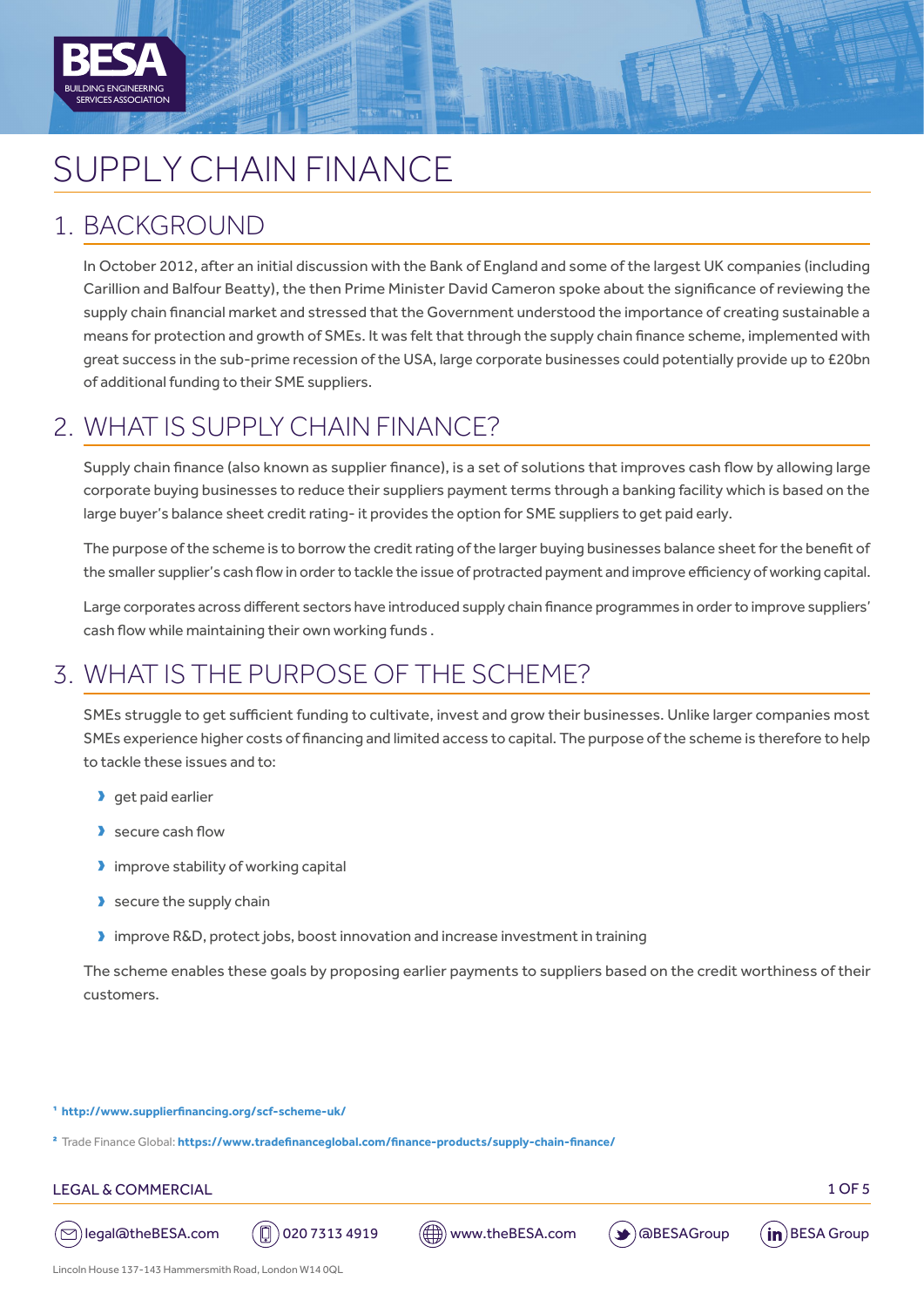### 4. HOW DOES SUPPLY CHAIN FINANCE WORK?

The diagram below outlines how supply chain finance works:



### 5. WHAT ARE THE RISKS?

Product risks – are the risks seller accepts i.e. performance warranties, agreed maintenance, service obligations. The buyer must contemplate the risks of potential external factors for example negligence during production or extreme weather during transport storage an, delivery and installation, which could lead to disputes between the buyer and the supplier. It is therefore crucial for the supplier to word the contract correctly as any plant/equipment/materials changes may have an impact on compensation provisions.

Manufacturing risks – are the risks arising out of custom-made plant/equipment/materials. Usually the supplier covers the costs of alterations to the product until the buyer sees fit, because the product cannot be resold to other buyers. These potential risks should be addressed earlier, which means the buyer has to enter payment commitments at even earlier stage (part-payment and separate guarantees may be offered to off-set these risks in the contract).

Transport risks – risks related to the movement of the plant/equipment/materials from one party to another. An insurance scheme outlining the terms of delivery should be considered, to cover the changes in routes or transportation.

Currency risks – a risk to the fluctuation of the currency value, i.e. party based in another country agrees to purchase plant/equipment/materials should consider currency value and make provisions in their contract accordingly.

<sup>2</sup> NOTE: an enquiry report, under Part 1 section 6 (2) of the Enterprise Act 2016, must not identify the complainant, unless the complainant consents.

#### LEGAL & COMMERCIAL 2 OF 5



( $\odot$ )legal@theBESA.com ( $\Box$ ) 020 7313 4919 ( $\Box$ ) www.theBESA.com ( $\blacktriangleright$ ) @BESAGroup (in)BESA Group





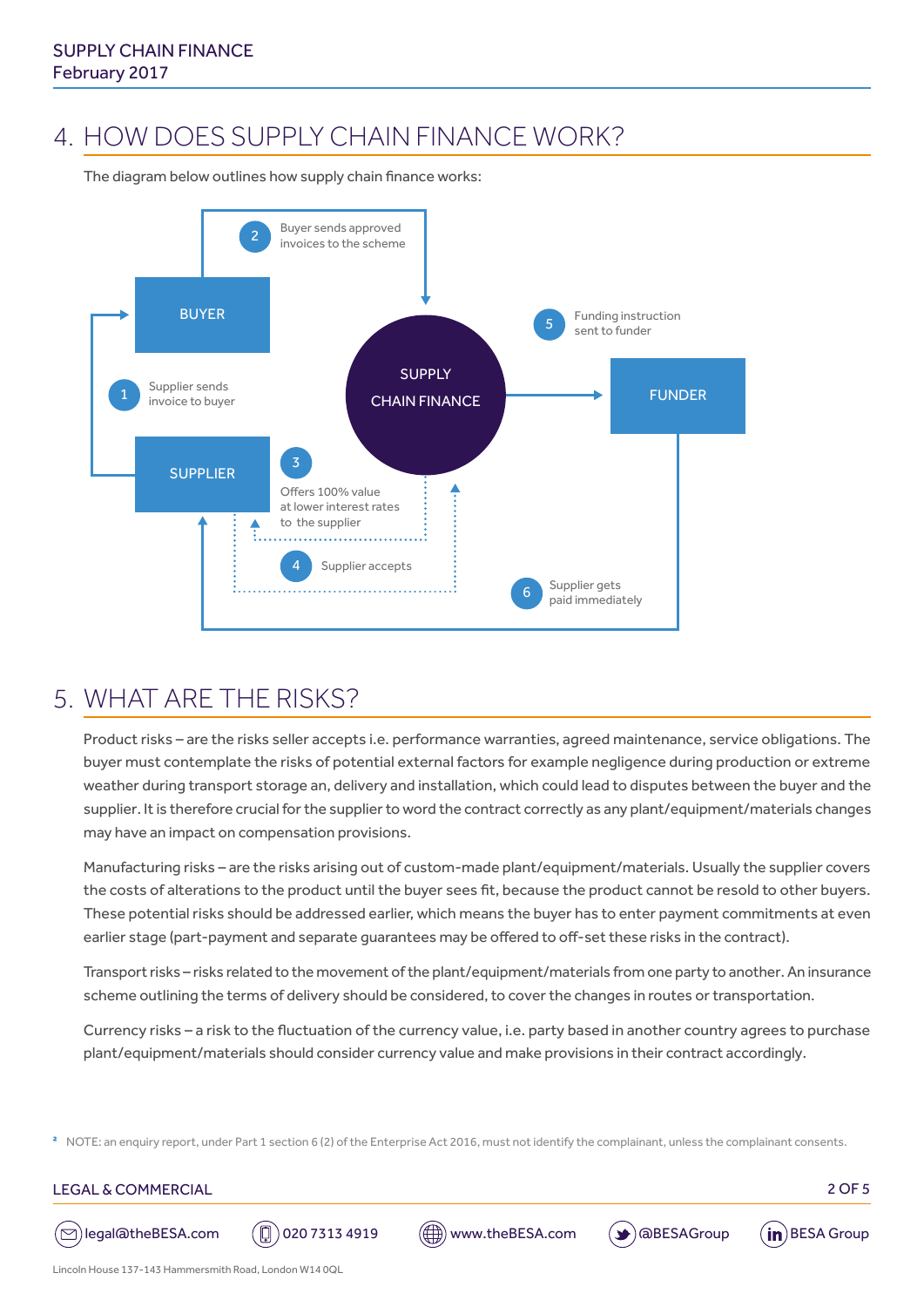### 6. WHAT ARE THE BENEFITS?



#### LEGAL & COMMERCIAL 3 OF 5

 $\textcircled{c}$ legal@theBESA.com  $\textcircled{c}$  020 7313 4919  $\textcircled{c}$  www.theBESA.com  $\textcircled{f}$  aBESAGroup  $\textcircled{f}$ BESA Group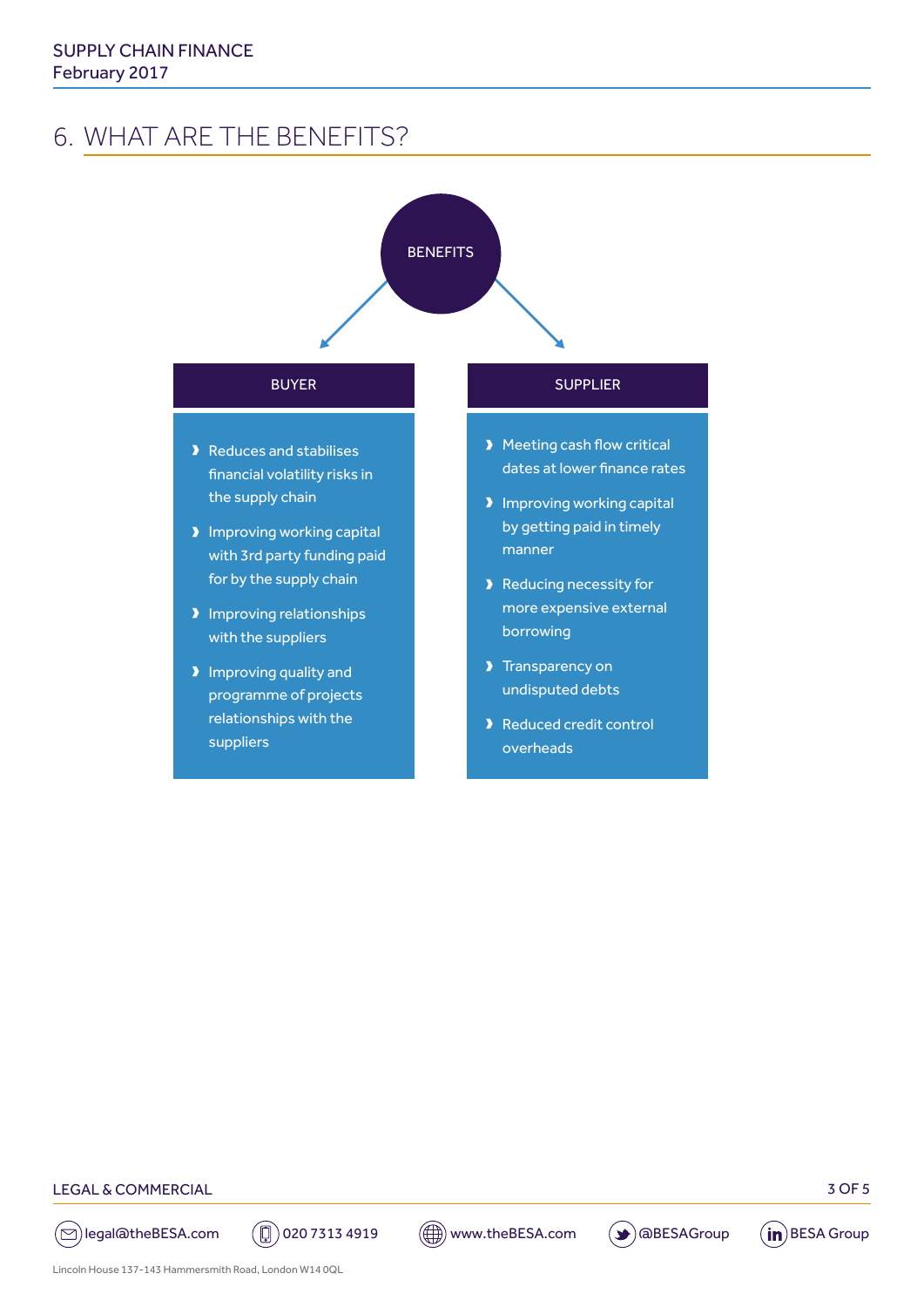# 7. SUPPLY CHAIN FINANCE IN CONSTRUCTION:

#### $\blacktriangleright$  URICA<sup>3</sup>

Du Textura 4 now Oracle<sup>5</sup>

URICA, a web-based supply chain finance platform, was awarded a commitment of £10 million funding from the Business Finance Partnership in May 2013, which empowers businesses to pay and get paid on the terms they want, releasing cash into the supply chain with zero debt and zero risk. URICA allows companies turning over just £5m or more to offer supply chain finance, addressing concerns that companies further down the supply chain are not able to take part in existing programmes. 6

According to the report nearly 200 subcontractors and suppliers have used its SCF program for more than £540 million in payments. 7

In response to the working capital challenges in the construction industry, technology solutions provider Textura (now part of Oracle) launched a supply chain finance program in 2014 to enable general contractors to provide an accelerated payment option to their subcontractors. Along with the Textura Payment Management Cloud Service it allows eligible subcontractors to elect to be paid significantly faster than normal payment timing in exchange for a modest fee. The programme — developed in partnership with financing experts at Greensill Capital — is the first broadly available SCF program for the construction industry.

In the UK, many businesses agreed to consider establishing or expanding existing supply chain finance programmes for their supply chains including: <sup>8</sup>

- > Carillion
- Balfour Beatty
- **D** Willmott Dixon
- **X** Kier
- > AB Foods
- **D** Jaquar
- **D** Land Rover
- **D** EDF Energy
- **D** Rolls Royce
- > Statoil

3 For URICA access here: **<http://info.urica.com/finance-for-construction-projects>**

4 Textura can be accessed here: **[http://www.texturacorp.com/texturacorp/assets/File/white-papers/Textura-EPP-Supply-Chain-Finance-Solving-Working-](http://www.texturacorp.com/texturacorp/assets/File/white-papers/Textura-EPP-Supply-Chain-Finance-Solving-Working-Capital-Challenges.pdf)[Capital-Challenges.pdf](http://www.texturacorp.com/texturacorp/assets/File/white-papers/Textura-EPP-Supply-Chain-Finance-Solving-Working-Capital-Challenges.pdf)**

5 Oracle can be accessed here: **[http://www.texturacorp.com/improving-construction-payments/unlocking-the-power-of-supply-chain-finance-in](http://www.texturacorp.com/improving-construction-payments/unlocking-the-power-of-supply-chain-finance-in-construction/)[construction/](http://www.texturacorp.com/improving-construction-payments/unlocking-the-power-of-supply-chain-finance-in-construction/)**

6 To read more about an action plan for government and industry: **[https://www.gov.uk/government/uploads/system/uploads/attachment\\_data/file/407071/](https://www.gov.uk/government/uploads/system/uploads/attachment_data/file/407071/bis-15-6-strengthening-uk-manufacturing-supply-chains-action-plan.pdf) [bis-15-6-strengthening-uk-manufacturing-supply-chains-action-plan.pdf](https://www.gov.uk/government/uploads/system/uploads/attachment_data/file/407071/bis-15-6-strengthening-uk-manufacturing-supply-chains-action-plan.pdf)**

7 Supplier Satisfaction Survey for the Carillion Early Payment Facility (EPF) can be found here: **[https://carillionplc-uploads-shared.s3-eu-west-1.amazonaws.com/](https://carillionplc-uploads-shared.s3-eu-west-1.amazonaws.com/wp-content/uploads/2016/02/1204MN-epf_survey_summary14-original.pdf) [wp-content/uploads/2016/02/1204MN-epf\\_survey\\_summary14-original.pdf](https://carillionplc-uploads-shared.s3-eu-west-1.amazonaws.com/wp-content/uploads/2016/02/1204MN-epf_survey_summary14-original.pdf)**

<sup>8</sup> To see the extended list of companies please access here: https://www.gov.uk/government/news/prime-minister-announces-supply-chain-finance-scheme

#### LEGAL & COMMERCIAL 4 OF 5